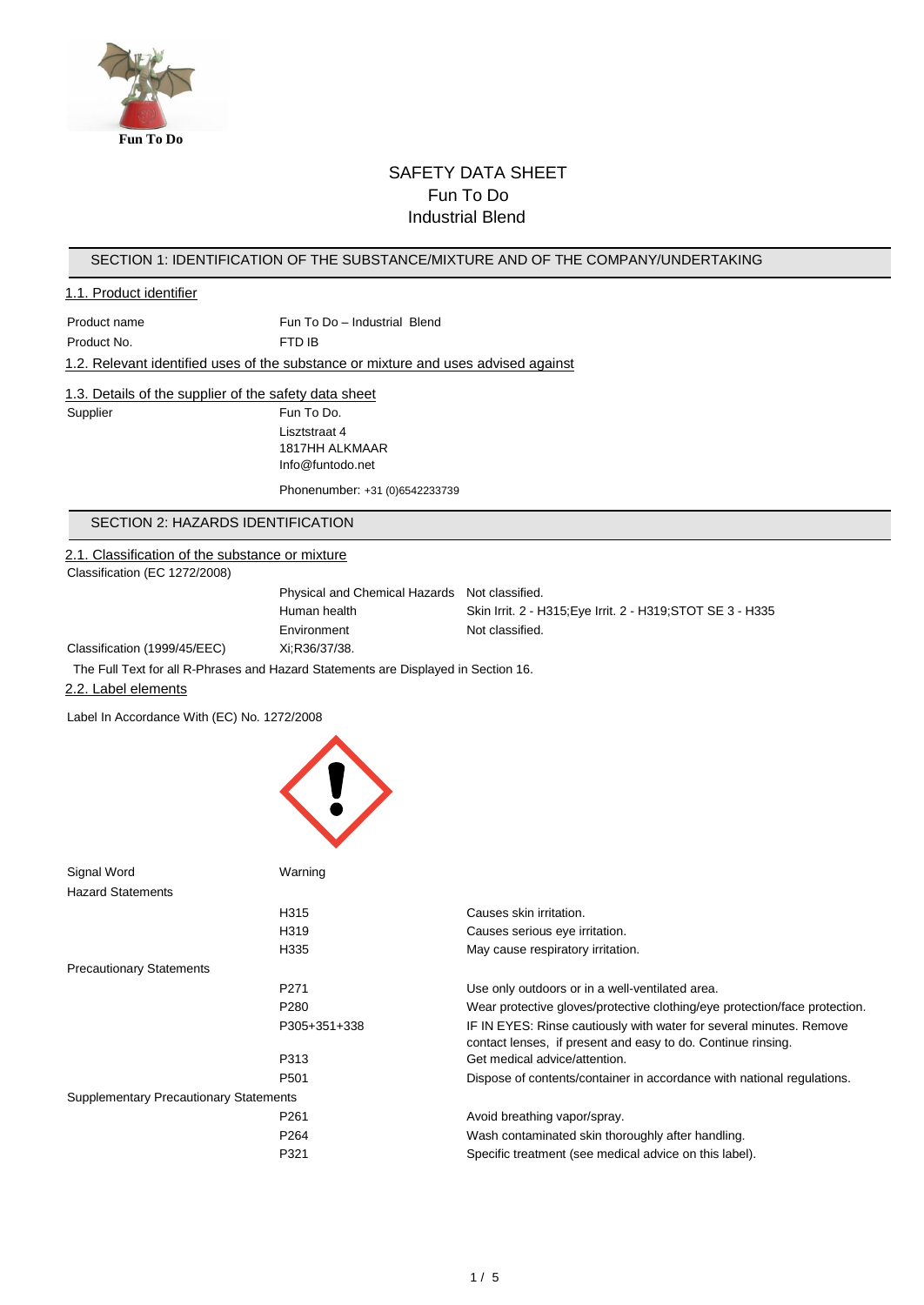| P302+352 | IF ON SKIN: Wash with plenty of soap and water.                                                     |
|----------|-----------------------------------------------------------------------------------------------------|
| P304+340 | IF INHALED: Remove victim to fresh air and keep at rest in a position<br>comfortable for breathing. |
| P312     | Call a POISON CENTER or doctor/physician if you feel unwell.                                        |
| P332+313 | If skin irritation occurs: Get medical advice/attention.                                            |
| P337     | If eye irritation persists:                                                                         |
| P362     | Take off contaminated clothing and wash before reuse.                                               |
| P403+233 | Store in a well-ventilated place. Keep container tightly closed.                                    |
| P405     | Store locked up.                                                                                    |
|          |                                                                                                     |

#### 2.3. Other hazards

SECTION 3: COMPOSITION/INFORMATION ON INGREDIENTS

3.2. Mixtures

Acrylate Monomers Glycol Diacrylate Monomers Phosphine oxide based photo Initiator

Classification (EC 1272/2008) Classification (67/548/EEC) Skin Irrit. 2 - H315 Xi;R36/37/38. Eye Irrit. 2 - H319 STOT SE 3 - H335

The Full Text for all R-Phrases and Hazard Statements are Displayed in Section 16.

SECTION 4: FIRST AID MEASURES

#### 4.1. Description of first aid measures

General information

Get medical attention if any discomfort continues.

Inhalation

Move the exposed person to fresh air at once. Get medical attention if any discomfort continues.

Ingestion

Do not induce vomiting. If vomiting occurs, the head should be kept low so that stomach vomit doesn't enter the lungs. Get medical attention. Never give liquid to an unconscious person.

Skin contact

Remove contaminated clothing immediately and wash skin with soap and water. Get medical attention if any discomfort continues. Eye contact

Immediately flush with plenty of water for up to 15 minutes. Remove any contact lenses and open eyes wide apart. To hospital or eye specialist.

4.2. Most important symptoms and effects, both acute and delayed

Inhalation.

May cause irritation to the respiratory system. No specific health warnings noted.

Ingestion

There may be irritation of the throat

Skin contact

May cause skin irritation/eczema.

Eye contact

Irritating and may cause redness and pain.

4.3. Indication of any immediate medical attention and special treatment needed

#### SECTION 5: FIREFIGHTING MEASURES

#### 5.1. Extinguishing media

Extinguishing media Water spray, foam, dry powder or carbon dioxide. 5.2. Special hazards arising from the substance or mixture

5.3. Advice for firefighters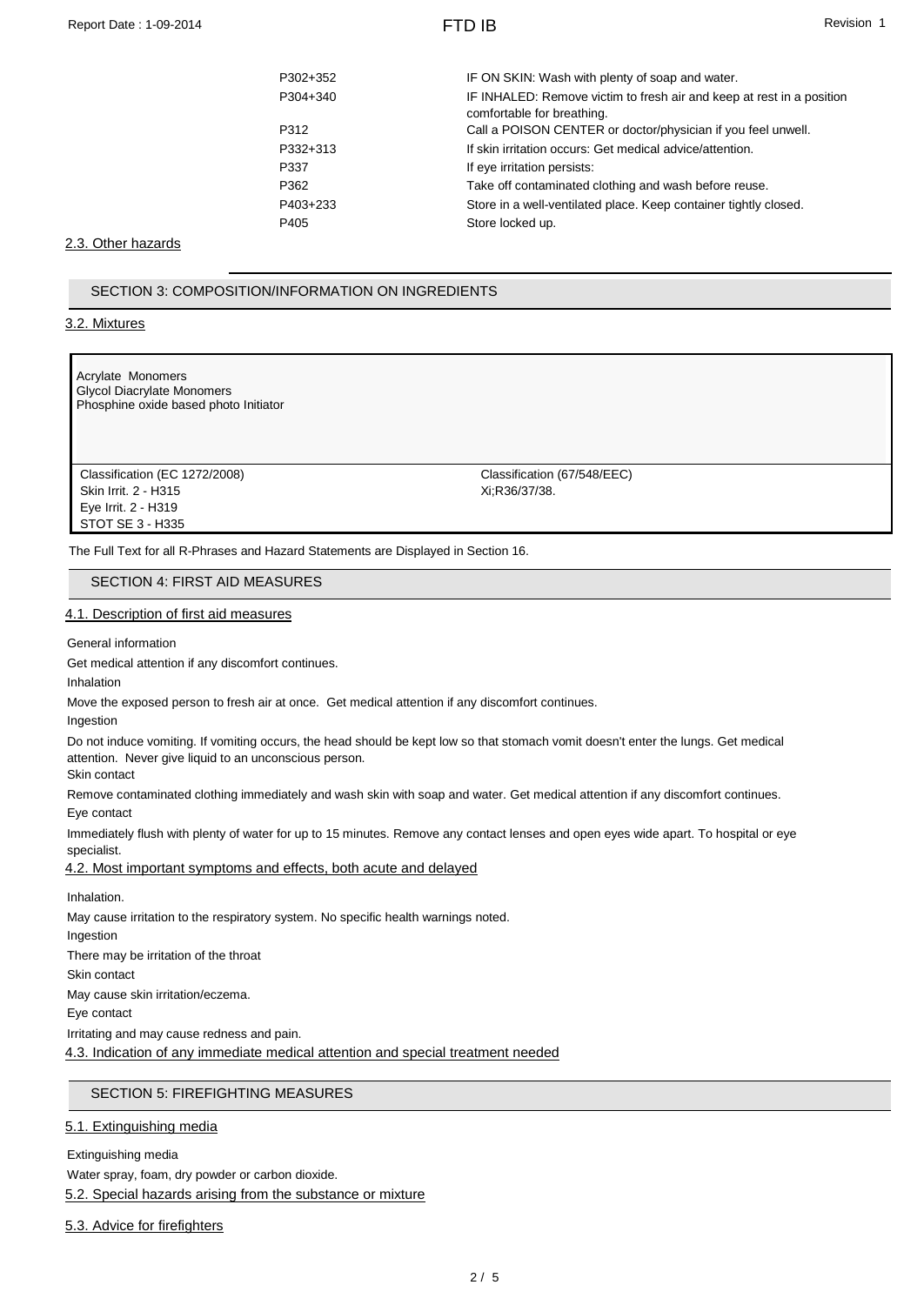## Special Fire Fighting Procedures

Use pressurised air mask if product is involved in a fire. Water spray should be used to cool containers.

SECTION 6: ACCIDENTAL RELEASE MEASURES

### 6.1. Personal precautions, protective equipment and emergency procedures

Wear protective clothing as described in Section 8 of this safety data sheet.

6.2. Environmental precautions

Avoid discharge to the aquatic environment. Do not discharge into drains, water courses or onto the ground.

6.3. Methods and material for containment and cleaning up

Absorb spillage with suitable absorbent material. Transfer to a container for disposal.

6.4. Reference to other sections

## SECTION 7: HANDLING AND STORAGE

## 7.1. Precautions for safe handling

## 7.2. Conditions for safe storage, including any incompatibilities

Store in tightly closed original container in a dry and cool place. Protect from freezing and direct sunlight. Keep away from heat, sparks and open flame. Keep away from food, drink and animal feeding stuffs. > 4 °C (39.2 °F), < 27 °C (80.6 °F) 7.3. Specific end use(s)

# SECTION 8: EXPOSURE CONTROLS/PERSONAL PROTECTION

## 8.1. Control parameters

## 8.2. Exposure controls

Protective equipment



Engineering measures

Provide adequate ventilation.

Respiratory equipment

Wear suitable respiratory protection.

Hand protection

Neoprene gloves are recommended.

Eye protection

Wear tight-fitting goggles or face shield.

Other Protection

Provide eyewash station and safety shower. Wear appropriate clothing to prevent any possibility of skin contact. Wear air-supplied mask in confined areas.

Hygiene measures

Wash hands after contact. Wash hands after handling. Wash promptly with soap & water if skin becomes contaminated. Change work clothing daily if there is any possibility of contamination. Provide shower facilities near the work place. Shower after work. Eating, smoking and water fountains prohibited in immediate work area. DO NOT SMOKE IN WORK AREA! Skin protection

Protection suit must be worn.

Environmental Exposure Controls

Residues and empty containers should be taken care of as hazardous waste according to local and national provisions.

### SECTION 9: PHYSICAL AND CHEMICAL PROPERTIES

### 9.1. Information on basic physical and chemical properties

Appearance Viscous liquid.+/- 100mpas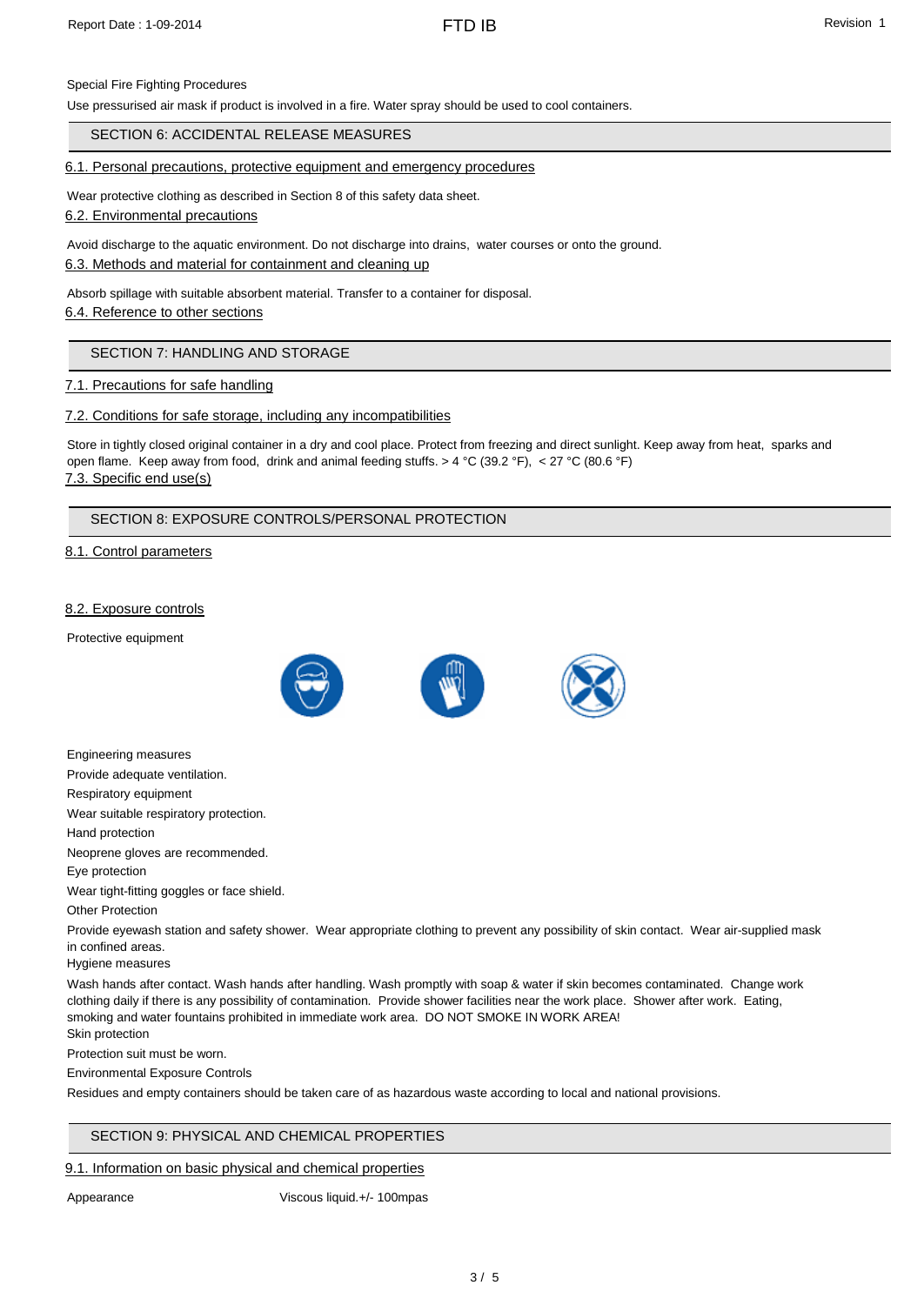| Solubility             | Insoluble in water                     |
|------------------------|----------------------------------------|
| Relative density       | 1.13                                   |
| Vapour pressure        | $< 0.1$ mbar                           |
| Flash point            | $> 93$ C $> 200$ F P/M Pensky-Martens. |
| 9.2. Other information |                                        |

## SECTION 10: STABILITY AND REACTIVITY

#### 10.1. Reactivity

#### 10.2. Chemical stability

Stable under normal temperature conditions and recommended use. 10.3. Possibility of hazardous reactions

Hazardous Polymerization May polymerize. 10.4. Conditions to avoid

Avoid radical forming substances (metal-ions, peroxides) 10.5. Incompatible materials

Materials To Avoid Strong acids. Strong alkalis. Amines. Organic peroxides/hydroperoxides. 10.6. Hazardous decomposition products

## SECTION 11: TOXICOLOGICAL INFORMATION

#### 11.1. Information on toxicological effects

Toxicological information No data recorded.

Inhalation May cause irritation to the respiratory system. No specific health warnings noted.

Eye contact Irritating to eyes.

Route of entry Inhalation. Skin absorption. Ingestion. Specific effects **Dermatitis** 

#### SECTION 12: ECOLOGICAL INFORMATION

#### **Ecotoxicity**

Dangerous for the environment if discharged into watercourses.

### 12.1. Toxicity

12.2. Persistence and degradability

#### 12.3. Bioaccumulative potential

#### 12.4. Mobility in soil

#### 12.5. Results of PBT and vPvB assessment

12.6. Other adverse effects